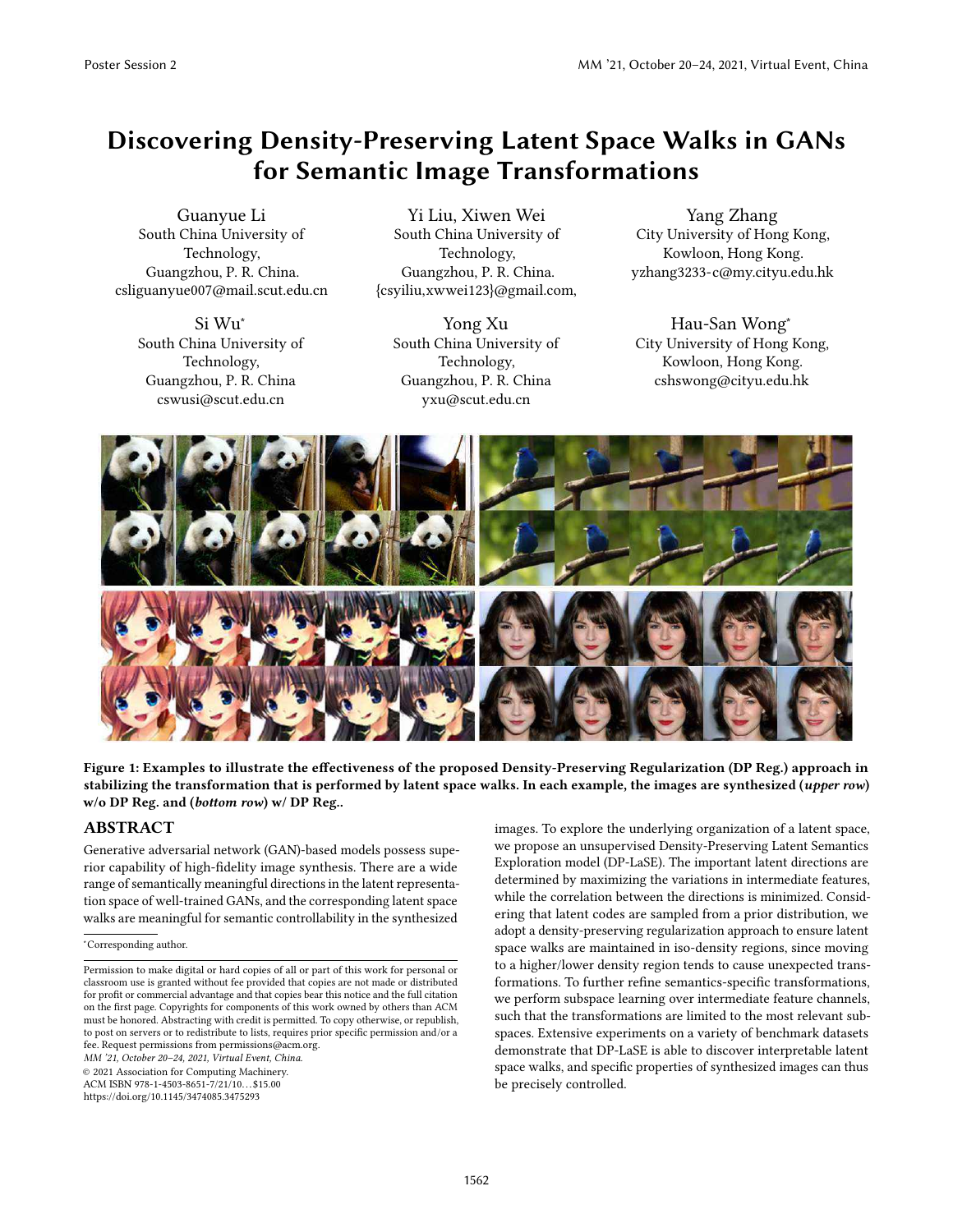# CCS CONCEPTS

#### · Computing methodologies → Learning paradigms.

# KEYWORDS

generative adversarial networks; latent space walks; density-preserving; semantic controllability

#### ACM Reference Format:

Guanyue Li, Yi Liu, Xiwen Wei, Yang Zhang, Si Wu, Yong Xu, and Hau-San Wong. 2021. Discovering Density-Preserving Latent Space Walks in GANs for Semantic Image Transformations. In *Proceedings of the 29th ACM Int'l Conference on Multimedia (MM '21), Oct. 20–24, 2021, Virtual Event, China.* ACM, New York, NY, USA, 9 pages. https://doi.org/10.1145/3474085.3475293

# 1 INTRODUCTION

Generative Adversarial Networks (GANs) [14] have become a dominant generative modeling paradigm, and GAN-based generative models have made significant progress in modeling complex data distributions over the past years. The state-of-the-art GAN-based models have shown the capability of synthesizing high-fidelity and high-resolution images, like BigGAN [5], PGGAN [19] and Style-GAN [20, 21]. In these generative models, a generator aims to learn a mapping from a latent space to a higher dimensional data space. Image semantics is typically controlled by the latent codes that encode pre-defined class labels or attributes. Semantic controllability has gained lots of attention, since there is great potential in downstream applications, such as image editing.

To understand the generation process, researchers have begun to pay attention to the interpretability of the latent space in GANs [4, 18, 32, 39]. The previous works provide evidence that there are a wide range of semantically meaningful directions in the latent space of well-trained GANs [12, 18, 32, 36, 43]. The identified latent directions can be utilized for semantic manipulation in synthesized images. This in turn reveals how GANs encode semantics. Due to the diversity and entanglement of image semantics, discovering meaningful directions in a latent space is challenging. Some recent works study this problem in a supervised manner. In this case, attribute labels of training data or a pre-trained attribute predictor are required, and the identified latent directions are limited to the pre-defined range. On the other hand, unsupervised learning techniques are also applied to explore the underlying organization of GAN feature space. In [15, 37], important latent directions are determined by performing principal component analysis and matrix factorization on the features and weights of an intermediate layer, respectively. However, there is an issue arising from the above exploration process: Only latent directions are determined, such that the precision of semantic controllability is sensitive to the strides of latent space walks, e.g., identity of a person changed in face images. Due to the fact that latent codes are drawn from a prior distribution, like Gaussian, the ones located in low-density regions may lead to unrealistic images, while complex semantics become interwoven in high-density regions. We consider that one possible reason of the above issue is the significant density differences between the two end points of a latent space walk. To address this issue, we regularize the process of latent semantic discovery via a density-preserving constraint to perform more precise semantic manipulation as shown in Figure 1.

In this work, we aim to discover steady latent space walks to precisely control semantics in synthesized images via pre-trained GANs. Toward this end, we propose an unsupervised Density-Preserving Latent Semantics Exploration model (DP-LaSE). The learning process is enforced to search for the latent space walks associated with the independent factors of variation in the synthesized images. More specifically, the important latent directions are determined by maximizing the variations in intermediate features. To capture diverse factors of variations, we also minimize the correlation between the directions and between the feature changes caused by different directions. On the other hand, we jointly train a density estimation module, such that we can perform densitypreserving regularization on latent space walks. Benefiting from this regularization, the resulting latent space walks are able to be located in iso-density regions. Considering that the intermediate feature channels also have influence on semantics, we further perform subspace learning over the channels to identify the main subspace, which is most relevant to each identified latent direction. As a result, the transformation through a latent space walk is limited to the corresponding subspace. The structure of DP-LaSE is illustrated in Figure 2. Extensive experiments are performed to verify the effectiveness of the adopted techniques in improving semantic controllability. Moreover, DP-LaSE is able to outperform the previous state-of-the-art methods in terms of synthesis quality and interesting image manipulation.

The main contributions of this work are summarized as follows: (1) We explore steady latent space walks for precise semantic controllability in synthesized images via pre-trained GANs in an unsupervised manner. (2) We find that moving between different density regions with respect to a prior distribution tends to cause unexpected changes in image contents. To address this issue, we impose a density-preserving regularization on latent space walks. (3) By utilizing the association between intermediate feature channels and underlying semantics, we perform subspace learning over the channels for each important latent direction, such that the semantic transformation can be limited to the most relevant subspace.

# 2 RELATED WORK

# 2.1 Generative Adversarial Networks

GAN-based generative models have demonstrated the superior capability of modeling real image distributions by synthesizing diverse and high-fidelity images from scratch [2, 5, 14, 19-21, 27, 33]. To improve the stability of the training process of GANs, a variety of regularization methods were incorporated, such as Wasserstein distance [2, 13, 41], Lipschitz continuity constraint [26, 44] and other useful techniques [3, 9, 13, 31, 35]. Furthermore, a number of works focus on improving visual quality of synthesized images. Brock et al. [5] explored how to increase the capacity of the constituent networks in GANs and load throughput via a larger batch size, and the resulting model is referred to as BigGAN. BigGAN has demonstrated the capability of generating a wide range of realistic images over the ImageNet benchmark [7]. To synthesize high-resolution images, Karras et al. [19] adopted a progressive enhancement strategy to increase image resolution, such that the finer-scale details can be gradually incorporated. To enhance semantic controllability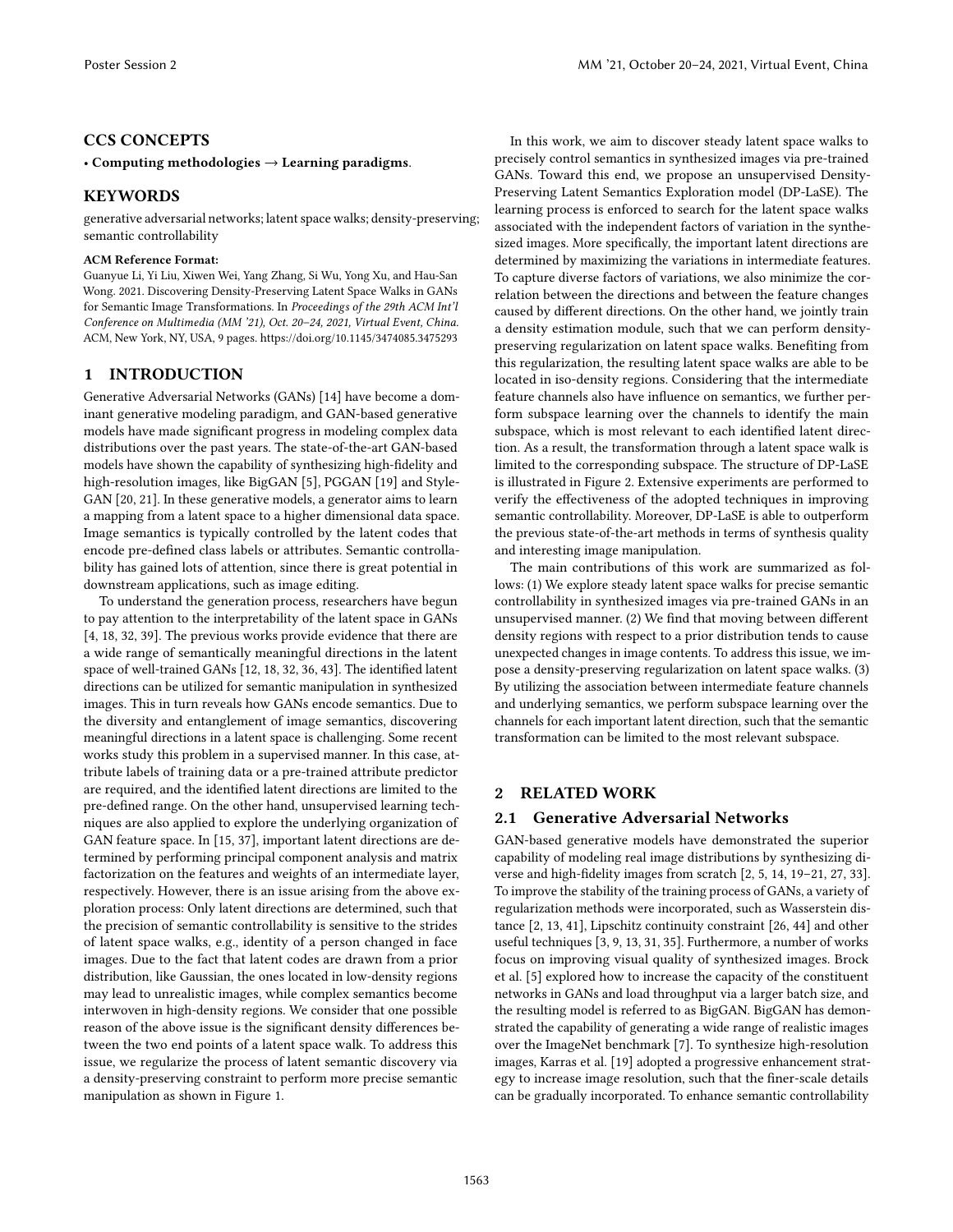

Figure 2: An overview of the proposed DP-LaSE model, which mainly consists of a pre-trained generator  ${G_1, G_2}$ , a density estimation module  $F$  and a correction module  $C$ . To discover semantically meaningful latent space walks, we identify a set of important latent directions  $\{\pmb{\gamma}_1,\pmb{\gamma}_2,\dots,\pmb{\gamma}_k\}$  by maximizing the variations in the intermediate features  $G_1(\cdot)$ . Benefiting from  $F$ , we impose a density-preserving regularization on latent space walks, and  $C$  learns a correction vector to maintain the resulting latent codes  $z_{dp}$  in iso-density regions. For each  $\pmb{\gamma}_j$ , we perform subspace learning over the intermediate feature channels, and the transformations can be further controlled by limiting the effect of latent space walks to the most relevant subspace.

in the synthesis process, Karras et al. [20, 21] proposed a Style-GAN model, in which latent codes and attribute information were mapped into different intermediate feature spaces of a style-based generator with adaptive instance normalization [17]. There are also a number of works that explore how to reduce the dependence of GANs on labeled training data [10, 11, 24, 25, 30, 38, 42].

#### 2.2 Interpretation of Prior Latent Space

It is an important research direction to investigate how GAN-based generative models learn the factors of variation from real data. In recent works [4, 12, 18, 36, 43], researchers found that the latent space or intermediate feature space of GANs typically encode a variety of semantics. To discover latent semantics, a supervised strategy was typically used to learn meaningful directions in the latent space, which corresponds to changes in labeled attributes. Goetschalckx et al. [12] used a memorability predictor [22] to guide the process of learning latent directions along which produced images have increasing or decreasing memorability. Shen et al. [36] employed a set of attribute classifiers to partition the latent space in GANs, and the normal vectors with respect to the obtained separating hyperplanes were associated with the corresponding attributes.

To avoid labeling training data or pre-training an attribute predictor, a variety of techniques were developed to learn the underlying factors of variations in an unsupervised fashion. Chen et al. [6] proposed a regularization method to explicitly learn a factorized representation by maximizing the mutual information between latent codes and synthesized images. Mollenhoff and Cremers [28] proposed the FlatGAN model, in which training data was modeled as an oriented  $k$ -dimensional manifold, and moving along tangent planes leads to interpretable manipulations. Jahanian et al [18]

adopted a self-supervised training strategy to construct training image pairs via simple transformations, which have been commonly used for data augmentation. A set of latent directions were thus learnt to associate with the transformation in a supervised manner. Similarly, Plumerault et al. [32] also utilized pre-defined transformations to construct training pairs and searched for latent directions encoding the transformations. Voynov and Babenko [40] incorporated a reconstructor to reproduce the latent shift, conditioned on the transformed images, and trained a classifier to identify semantic latent directions. Harkonen et al. [15] applied principal component analysis over the intermediate features of random samples to determine the principal latent directions. Shen and Zhou [37] performed factorization over the weights of a pre-trained generator, and a closed-form algorithm was developed to determine latent semantic directions that lead to maximum image variations.

## 3 METHOD

#### 3.1 Overview

GAN-based generative models learn a mapping from a latent space to a data space via a generation network  $G : z \rightarrow x$ , where z and  $x$  denote a latent code and an image, respectively.  $z$  is typically sampled from a prior probability distribution  $p_0$ . To explore the structure of the latent space, we investigate the factors of variation in synthesized images in terms of semantically meaningful latent space walks, which correspond to changes in well-defined attributes and are easy to distinguish from each other. Toward this end, we search for a set of latent directions  $\{\pmb{\gamma}_1,\pmb{\gamma}_2,\ldots,\pmb{\gamma}_k\},$  where  $k$  denotes the number of directions. Moving  $z_0$  in the directions can lead to variations in  $G$ 's intermediate features to as large an extent as possible. Due to the fact that latent codes are drawn from  $p_0$  in the training process of GANs, the ones located in low-density regions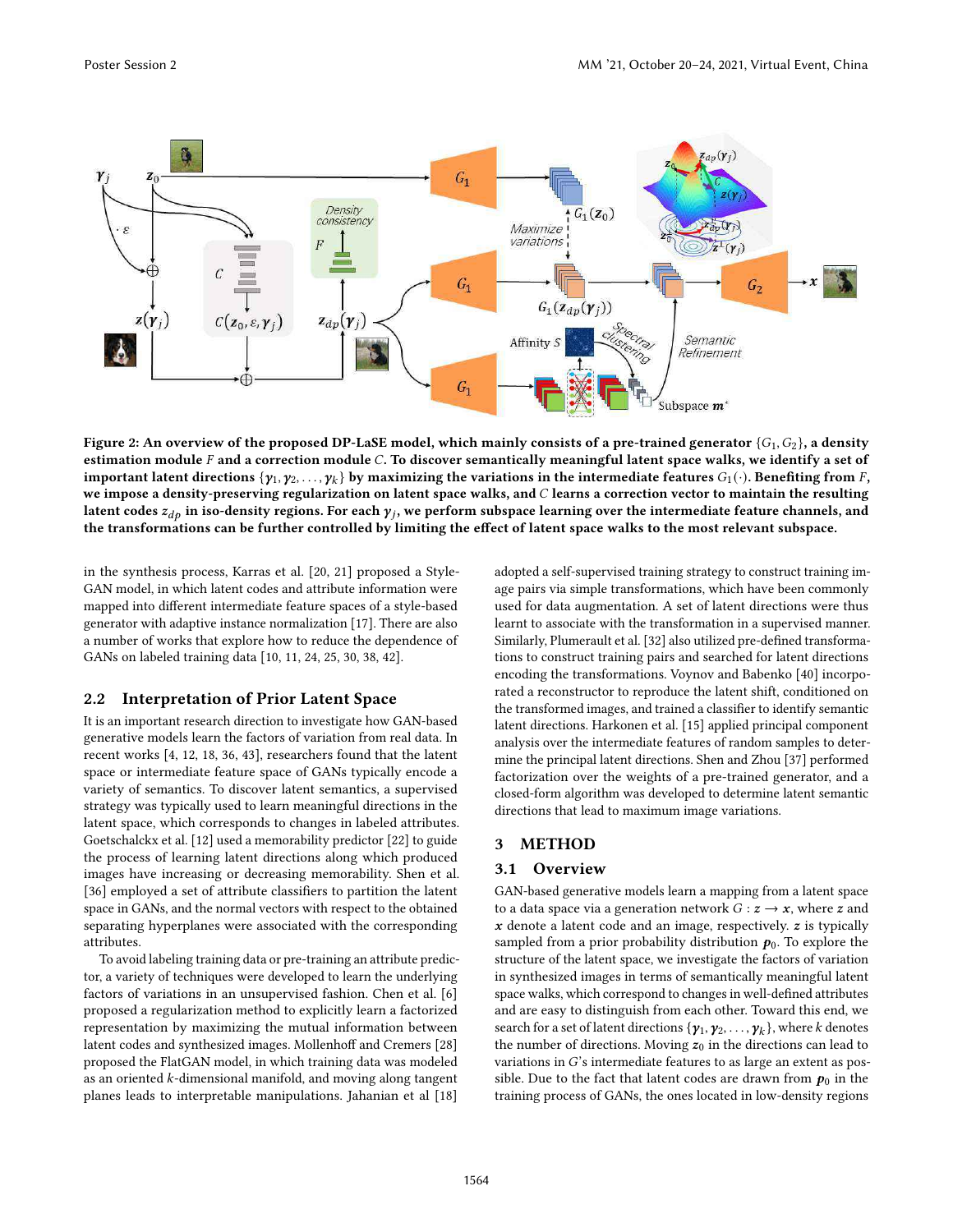may lead to unrealistic images, while complex semantics become interwoven in high-density regions. The resulting images  $G(z_0 + \varepsilon y_i)$ may be displaced from the underlying manifold, where  $\varepsilon$  denotes the manipulation intensity. To address this issue, we propose a density-preserving regularization approach to learn a correction vector  $C(z_0,\varepsilon,\gamma_i)$ , such that  $z_0 + \varepsilon \gamma_i + C(z_0,\varepsilon,\gamma_i)$  can be located in a position where the probability density is the same as that in the original position. We consider that this density-preserving regularization benefits image semantic controllability. Further, we perform subspace learning over  $G$ 's intermediate feature channels to find the channels which are most relevant to the identified latent directions. As a result, the transformation can be precisely controlled by limiting the effect of a latent space walk to the corresponding subspace.

## 3.2 Exploration of Latent Space Walks

A latent space walk is represented by a direction vector  $\gamma_i$  multiplied with a continuous parameter  $\varepsilon$ , and the resulting latent vector is defined as follows:

$$
z(\gamma_j) = z_0 + \varepsilon \gamma_j. \tag{1}
$$

Increasing the value of  $\varepsilon$  leads to a greater degree of transformation. In the learning process, the value of  $\varepsilon$  is randomly sampled in the range of  $[-\alpha, \alpha]$ . We provide details on the determination of  $\gamma_i$ below.

Density-Preserving Regularization. To preserve the probability density after a latent space walk, we consider the following two cases: (1) When the prior distribution of latent codes is known, like Gaussian, we can simply modify the norm of  $z(y_i)$  as follows:

$$
z_{dp}(\gamma_j) = \frac{\|z_0\|}{\|z(\gamma_j)\|} z(\gamma_j). \tag{2}
$$

As a result, the resulting latent vector is located in the same density region as the original latent vector, since they are equidistant from the origin. (2) The prior distribution of latent codes is unknown. For instance, initial latent codes are mapped into a higher dimensional space in  $[5, 19-21, 33]$ . There can be richer semantic knowledge encoded in the new latent space, but the distribution of latent codes can be complex. To impose density-preserving regularization on latent space walks, we adopt a density estimation module  $F$  to capture the distribution. Instead of directly modeling the probability density function, we propose to learn the corresponding cumulative density function based on a well-defined set of properties. For simplicity, we assume that the elements of each latent code  $\mathbf{z} = \{ \mathbf{z}^{(1)}, \mathbf{z}^{(2)}, \ldots, \mathbf{z}^{(d)} \}$  are independent and identically distributed, where  $d$  denotes the number of dimensions. By definition, the probability density is the derivative of the cumulative distribution function, and we thus have  $F(z^{(i)}) = Pr(\tau < z^{(i)})$  and  $p_0(\mathbf{z}^{(i)}) = F'(\mathbf{z}^{(i)}),$  which can be approximated as follows:

$$
F'(z^{(i)}) \approx \frac{F(z^{(i)} + \varsigma) - F(z^{(i)})}{\varsigma},
$$
 (3)

where we use a very small positive value of  $\varsigma$ . To ensure that F is monotonically increasing, we define a training loss function  $\ell_{mon}$ as follows:

$$
\ell_{mon} = \sum_{i=1}^{d} \max(0, \nu - F'(z^{(i)})),
$$
 (4)

where  $\nu$  denotes the minimum slope that must be maintained. To approximate the underlying distribution of latent codes, we define a likelihood-based loss function  $t_{lik}$  as follows:

$$
\ell_{lik} = \sum_{i=1}^{d} -\log F'(z^{(i)}).
$$
 (5)

Benefiting from the density estimation, we formulate density-preserving latent space walks as follows:

$$
z_{dp}(\gamma_j) = z_0 + \varepsilon \gamma_j + C(z_0, \varepsilon, \gamma_j), \qquad (6)
$$

where  $C$  denotes a correction module that aims to learn a correction vector. To enforce the density consistency at the start and end points, a loss  $\ell_{den}$  is defined as follows:

$$
\ell_{den} = \sum_{j=1}^{k} \left\| \sum_{i=1}^{d} \log F'(z_0^{(i)}) - \sum_{i=1}^{d} \log F'(z_{dp}^{(i)}(\gamma_j)) \right\|^2.
$$
 (7)

As will be illustrated in the experiments,  $C$  plays an important role when performing a large  $\varepsilon$ -step transformation.

Latent Direction Exploration. Next, we determine the latent directions that give rise to variations in synthesized images in an unsupervised manner. To measure the difference between images in a feature space is typically more effective than that in the image space. We decompose the generator  $G$  into two components at an intermediate layer, and the resulting sub-networks are denoted by  $G_1$  and  $G_2$ , respectively.  $G_1$  takes a latent vector z as input and produce a set of feature maps  $G_1(z)$ , which are fed to  $G_2$  to synthesize an image. Let Γ =  $[\gamma_1, \gamma_2, \ldots, \gamma_k]$  denote a matrix with its columns corresponding to a set of latent directions. We require that moving a latent code in the directions lead to large variations in the intermediate feature space, and define a corresponding loss function  $\ell_{var}$  as follows:

$$
\ell_{var} = \sum_{j=1}^{k} -||\Delta(z_0, \mathbf{y}_j)||_F^2
$$
  
+  $\lambda \sum_{j,h=1}^{k} 1_{j \neq h} \cdot ||\Delta(z_0, \mathbf{y}_j)^T \Delta(z_0, \mathbf{y}_h)||_F^2,$  (8)

where the function  $1_{i \neq h}$  outputs 1 if  $j \neq h$  and 0 otherwise,

$$
\Delta(z_0, \gamma_j) = G_1(z_0) - G_1(z_{dp}(\gamma_j)),\tag{9}
$$

 $λ$  is a weighting factor, and  $\| \cdot \|_F^2$  denotes the squared Frobenius norm. To encourage Γ to associate with different factors of variations, the second term in Eq.(8) serves as a penalty for the similarity of feature changes caused by different latent directions. On the other hand, we also require the latent directions to be orthogonal with each other, and define a regularization loss  $\ell_{reg}$  as follows:

$$
\ell_{reg} = \|\Gamma^T \Gamma - I\|_F^2,\tag{10}
$$

where  $\boldsymbol{I}$  denotes the identity matrix.

After integrating the above two aspects: density-preserving regularization and latent direction determination, the corresponding optimization problem can be formulated as follows:

$$
\min_{F,C,\Gamma}\; \mathsf{E}_{z_0 \sim p_0}\left[\ell_{mon} + \ell_{lik} + \ell_{den} + \ell_{var}\right] + \zeta \ell_{reg}, \eqno(11)
$$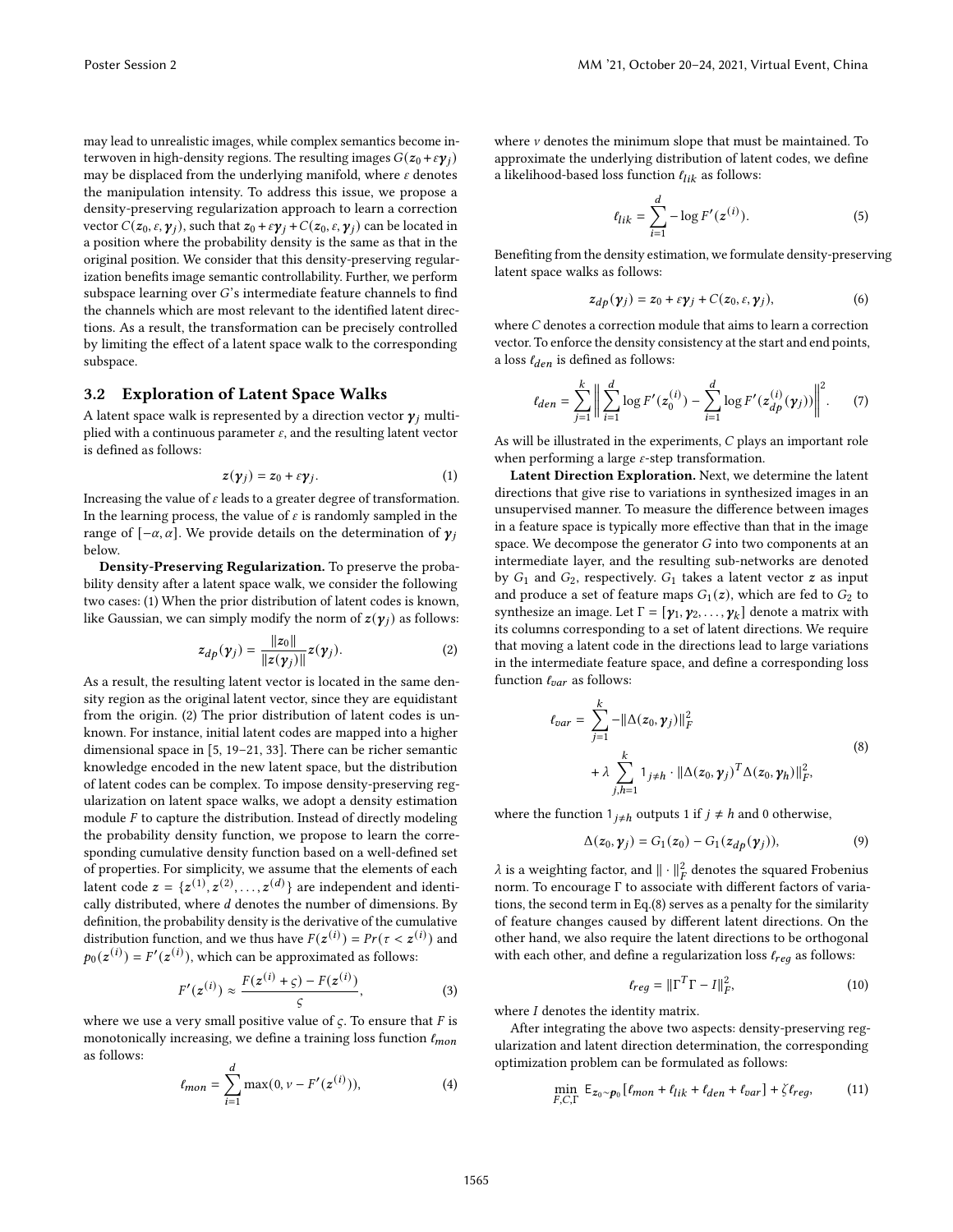

Figure 3: Estimation of unknown prior distributions: (left) uniform and (right) mixture of Gaussian.

where  $\zeta$  is a weighting factor. The density estimation module  $F$ , correction module  $C$  and latent directions  $\Gamma$  are jointly optimized in the proposed framework.

#### 3.3 Subspace-based Refinement

There are only a few works [4, 36] that focus on investigating the intermediate feature space of the generator in GANs. It is found that the feature channels of an intermediate layer are highly correlated and interact with each other to exert significant influence on semantics in synthesized images. We demonstrate that the main semantic factors can be disentangled from other factors by finding the most relevant subspaces over intermediate feature channels of GANs.

For each latent direction  $\pmb{\gamma}_j$ , subspace learning is performed over the output channels of  $G_1$ . Specifically, we feed a latent vector  $z_{dp}(\gamma_j)$  to  $G_1$ , and represent  $G_1(z_{dp}(\gamma_j))$  in the form of a matrix  $M(z_{dp}(\gamma_j))$  with its columns corresponding to the flattened feature maps. To model the self-expressiveness property of the feature channels, a reconstruction coefficient matrix  $R$  is learnt to minimize  $\ell_{rec}$  defined as follows:

$$
\ell_{rec} = ||M(z_{dp}(\mathbf{y}_j)) - M(z_{dp}(\mathbf{y}_j))R||_F^2.
$$
 (12)

To avoid a trivial solution ( $R = I$ ), it is necessary to set  $diag(R) = 0$ . On the other hand, a sparsity regularization criterion is imposed on  $R$  to ensure subspace discovery, and the optimization formulation is summarized as follows:

$$
\min_{R} \mathsf{E}_{z_0 \sim p_0} [f_{rec}] + \eta ||R||_1,
$$
  
s.t. diag(R) = 0, (13)

where  $\eta$  is a weighting factor. Based on  $R$ , we compute an affinity matrix  $S$  among the channels as follows:

$$
S = \frac{|R| + |R^T|}{2},
$$
\n(14)

and then apply a spectral clustering method [29] to partition the feature channels into a specified number of subsets. We find that the largest subset is most relevant to the semantics associated with the latent direction  $\pmb{\gamma}_j$ , and limit the transformation to the corresponding subspace as follows:

$$
x = G_2(m^* \odot G_1(z_{dp}(\gamma_j)) + (1 - m^*) \odot G_1(z_0)), \qquad (15)
$$

where the feature channels in the largest subset are indicated by a binary mask  $m^*$ , and  $\odot$  denotes channel-wise multiplication. The advantage of subspace-based refinement is to allow the modification



Figure 4: Synthesized images of latent space walks (upper row) w/o DP Reg. and (bottom row) w/ DP Reg.. The initial images are annotated with red bounding boxes.

of intermediate features within a range of channels, while leaving the other channels unchanged.

## 4 EXPERIMENTS

In this section, we perform extensive experiments to evaluate the proposed DP-LaSE model on a variety of standard image synthesis benchmarks, including CelebA-HQ [19], FF-HQ [20], Anime Faces [1] and ImageNet [8]. We first provide the implementation details of DP-LaSE and experiment settings. Next, we verify the effectiveness of our density-preserving regularization approach in stabilizing the transformation that is performed by latent space walks. We also conduct experiments to highlight the association between semantics and intermediate feature channels. Further, we demonstrate the advantage of DP-LaSE over the state-of-the-art competing methods in semantic controllability in synthesized images.

## 4.1 Implementation and Settings

All the experiments are based on well-trained GANs, including SNGAN [26], BigGAN [5], PGGAN [19] and StyleGAN [20, 21]. In addition to the generator  $G$  in a pre-trained GAN, the proposed DP-LaSE model mainly consists of a density estimation module  $F$  and a correction module  $C$ , which are composed of 3 and 6 fully connected layers, respectively. For important latent direction discovery, we divide G into  $G_1$  and  $G_2$  by the 3rd intermediate layer (1st-4th layers for StyleGAN), and set the total number of directions to 20. The moving step  $\varepsilon$  randomly takes values in the range of [−10, 10]. In Eq.(4), Eq.(8), Eq.(11) and Eq.(13), the parameters  $v$ ,  $\lambda$ ,  $\zeta$  and  $\eta$  are set to  $0.01$ ,  $0.001$ ,  $10$  and  $0.5$ , respectively.  $G$ 's parameters are frozen when jointly training  $F$  and  $C$  together to determine  $\Gamma$ . We adopt the Adam optimizer [23] with 50,000 training iterations, learning rate of 0.0001 and momentum parameters of (0.9, 0.999). For subspace learning, we incorporate a fully connected layer on top of  $G_1$ , and the setting of the Adam optimizer is the same as the above task. We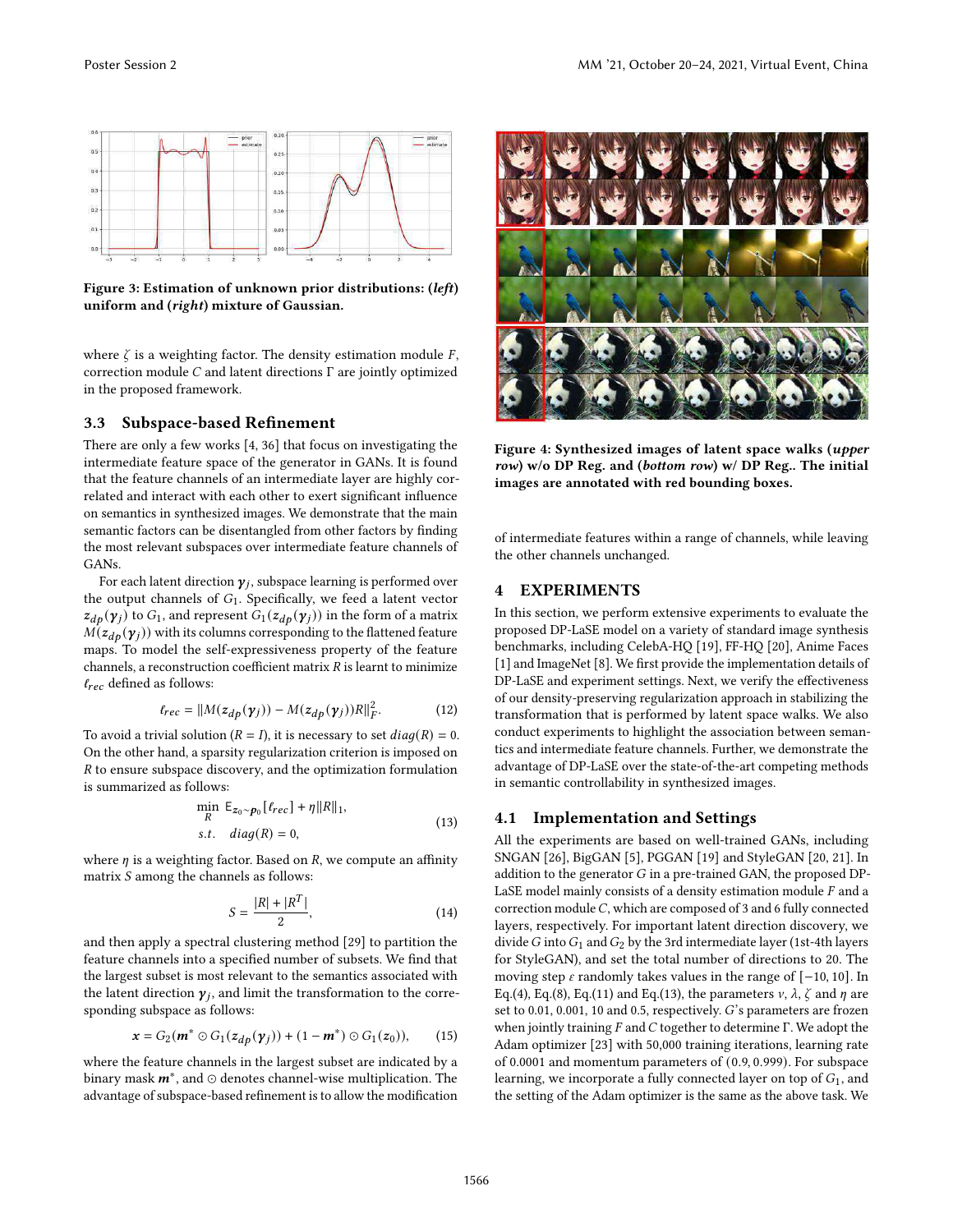Table 1: IS and FID scores of synthesized images by performing random latent space walks without and with density-preserving regularization on ImageNet.

|                                                                                                                                | $\varepsilon = -10$ |       | $\varepsilon = -5$ |       | $\varepsilon = 0$ |  | $\varepsilon = 5$ |     | $\varepsilon = 10$ |      |
|--------------------------------------------------------------------------------------------------------------------------------|---------------------|-------|--------------------|-------|-------------------|--|-------------------|-----|--------------------|------|
| Method                                                                                                                         | IST -               | FID.L | IS <sup>†</sup>    | FID.L | IST FID.          |  | IST <sub>1</sub>  | FID | IST <sup>1</sup>   | FID. |
| w/o DP Reg. $3.44 \pm 0.04$ 199.23 $5.47 \pm 0.07$ 143.68 $96.45 \pm 1.94$ 43.84 $5.54 \pm 0.08$ 143.74 $3.39 \pm 0.05$ 203.10 |                     |       |                    |       |                   |  |                   |     |                    |      |
| w/DP Reg. $97.10 \pm 2.09$ 44.05 $96.22 \pm 2.91$ 44.01 $97.31 \pm 2.07$ 43.68 $99.63 \pm 2.10$ 43.70 $99.78 \pm 1.86$ 43.69   |                     |       |                    |       |                   |  |                   |     |                    |      |



Figure 5: (a) Visual comparison of synthesized images by performing a random latent space walk (upper row) w/o DP Reg. and (bottom row) w/ DP Reg., and (b) the perceptual distance between the initial and transformed images. The stride  $\varepsilon$  increases from 0 to 4 with an interval of 0.5.

set the total number of subspaces to 4 when performing spectral clustering on the intermediate channels.

# 4.2 Probability Density Estimation

For the case that the prior distribution of latent codes is unknown, we adopt the module  $F$  to capture the underlying distribution. In this example, we highlight the effectiveness of  $F$  on two toy datasets: latent codes are sampled from uniform and mixture of Gaussian distributions. In Figure 3, we can observe that the estimated probability density curves can effectively approximate the ground-truth ones.

## 4.3 Density-Preserving Latent Walks

Latent codes are typically sampled from a prior distribution in the training process of GANs. The latent codes in the low-density regions have much less chance of being used for image synthesis, while the ones in the high-density regions encode complex semantics. When performing latent space walks, we consider that maintaining the start and end points in the iso-density regions benefits semantic controllability. To verify this point, We perform an experiment based on SNGAN and BigGAN, which are trained on Anime and ImageNet. Figure 4 shows the synthesized images for the cases without and with density-preserving regularization.

In addition, we randomly sample latent codes and move each one in a random direction, and quantitatively evaluate the quality of synthesized images on ImageNet in terms of Inception Score (IS) [34] and Fréchet Inception Distance (FID) [16]. As shown in Table 1, when increasing the stride  $\varepsilon$  of latent space walks, we find that the IS/FID score of synthesized images without regularization falls/rises rapidly. This suggests that the quality of synthesized images becomes significantly poor, when the degree of transformation



Figure 6: Examples of exchanging feature maps in the subspaces associated with the attributes of (left) lip color and (right) background. In each example, the reference images are in the diagonal positions.

becomes greater. In contrast, the quality of synthesized images with regularization is stable. In Figure 5, we also visualize examples of latent space walks without and with density-preserving regularization. Continuing to increase the amplitude of the transformations typically leads to unrealistic images or undesirable deviation from the initial ones. We consider that the resulting images become displaced from the underlying manifold, and the Learned Perceptual Image Patch Similarity metric (LPIPS) [45] between the initial and transformed images thus increases significantly.

# 4.4 Subspace-based Image Manipulation

We exploit the self-expressiveness property of intermediate feature channels in PGGAN trained on CelebA-HQ [19] to perform subspace learning over them. We first consider the case without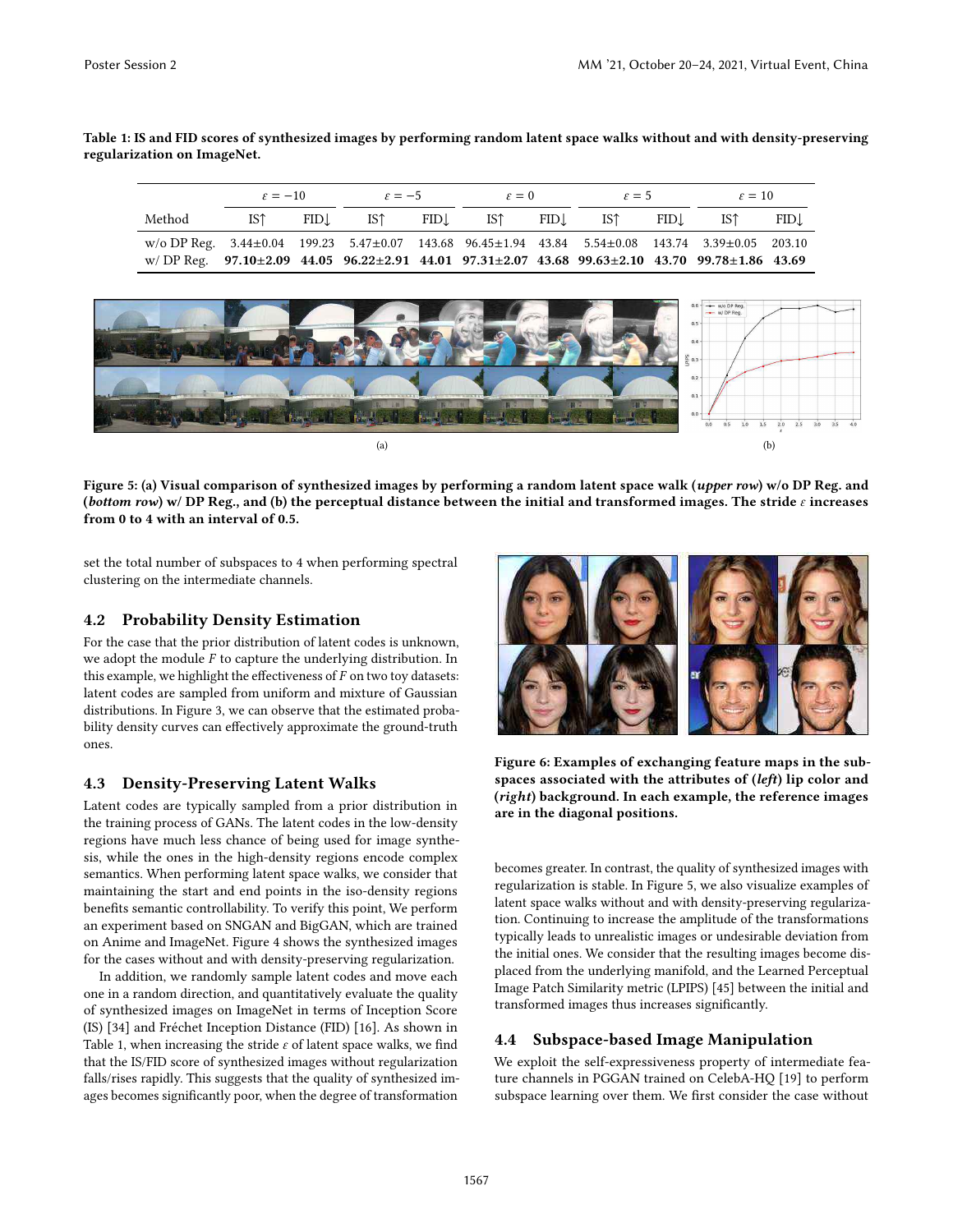

Figure 7: Given a random latent space walk (first row), subspace learning is performed over intermediate feature channels to disentangle the attributes of (second row) background, (third row) gender and (fourth row) expression.

performing any latent space walks. To demonstrate the characteristics of a specific subspace, we exchange the corresponding intermediate feature maps of two reference images, and feed the resulting features in  $G_2$  to synthesize two new images. As shown in Figure 6, we find that the obtained subspaces have influence on meaningful attributes: lip color and background. Next, we perform latent space walks with a random direction, and apply the subspace learning approach to further disentangle the associated semantics. In Figure 7, we can observe that the transformation involves multiple semantics. We select three largest subspaces, allow the changes occur in the one of them, and fix the remaining subspaces. The results demonstrate that the subspaces disentangle the attributes of background, gender and expression.

# 4.5 Interpretable Latent Walks

To demonstrate the capability of DP-LaSE in capturing the interpretable factors in synthesized images, we perform a set of experiments based on BigGAN and StyleGAN, which are trained on ImageNet and FF-HQ, respectively. Although different network architectures are used in BigGAN and StyleGAN, DP-LaSE is able to identify diverse and meaningful latent directions, and the corresponding latent space walks lead to interpretable transformations in the synthesized images. In Figure 8, each row demonstrates how a latent space walk affects the reference (first) image. The variations with the latent space walks can be easily interpreted, and the corresponding transformations are in the same manner for each case. For instance, we can successfully zoom in on the dog by constructing a latent space walk. In addition, the thickness of beard and the length of hair can be well controlled without changing identity and expression. The results suggest that DP-LaSE is able to semantically change the reference images, while remaining consistent with the image context.



Figure 8: A number of synthesized images with the semantically meaningful transformations we explore.

# 4.6 Comparison to State-of-the-arts

We further perform an experiment to conduct a comparison between the proposed DP-LaSE and state-of-the-art methods, UDID [40] and SeFa [37], in the extent of similar transformations. The experiment is based on StyleGAN and PGGAN, which are trained on FF-HQ and CelebA-HQ, respectively. We adopt the same experimental configuration for the methods, and the transformation results are shown in Figure 9. There are four attributes involved in the transformations: glasses, hat, hair color and age. Separating the semantics is not trivial. UDID fails to disentangle the attributes of sunglasses-hat and gender-age, and SeFa changes hairstyle/identity when performs the transformation on glasses/hair color. In contrast, the transformations determined by DP-LaSE are desirable, and control large-scale variations. Based on the above results, we consider that the competing methods fail to reach our transformation level. In Figure 10, we investigate the capacity of semantic transformations by increasing the stride  $\varepsilon$ . A quantitative comparison between DP-LaSE and two competing methods is performed in terms of LPIPS. The result suggests that DP-LaSE performs better than UDID and SeFa in maintaining the perceptual distances between initial and transformed images.

# 5 CONCLUSION

In this work, we present an unsupervised semantically meaningful latent space walk exploration model, which is useful for understanding the underlying structure of the latent space in well-trained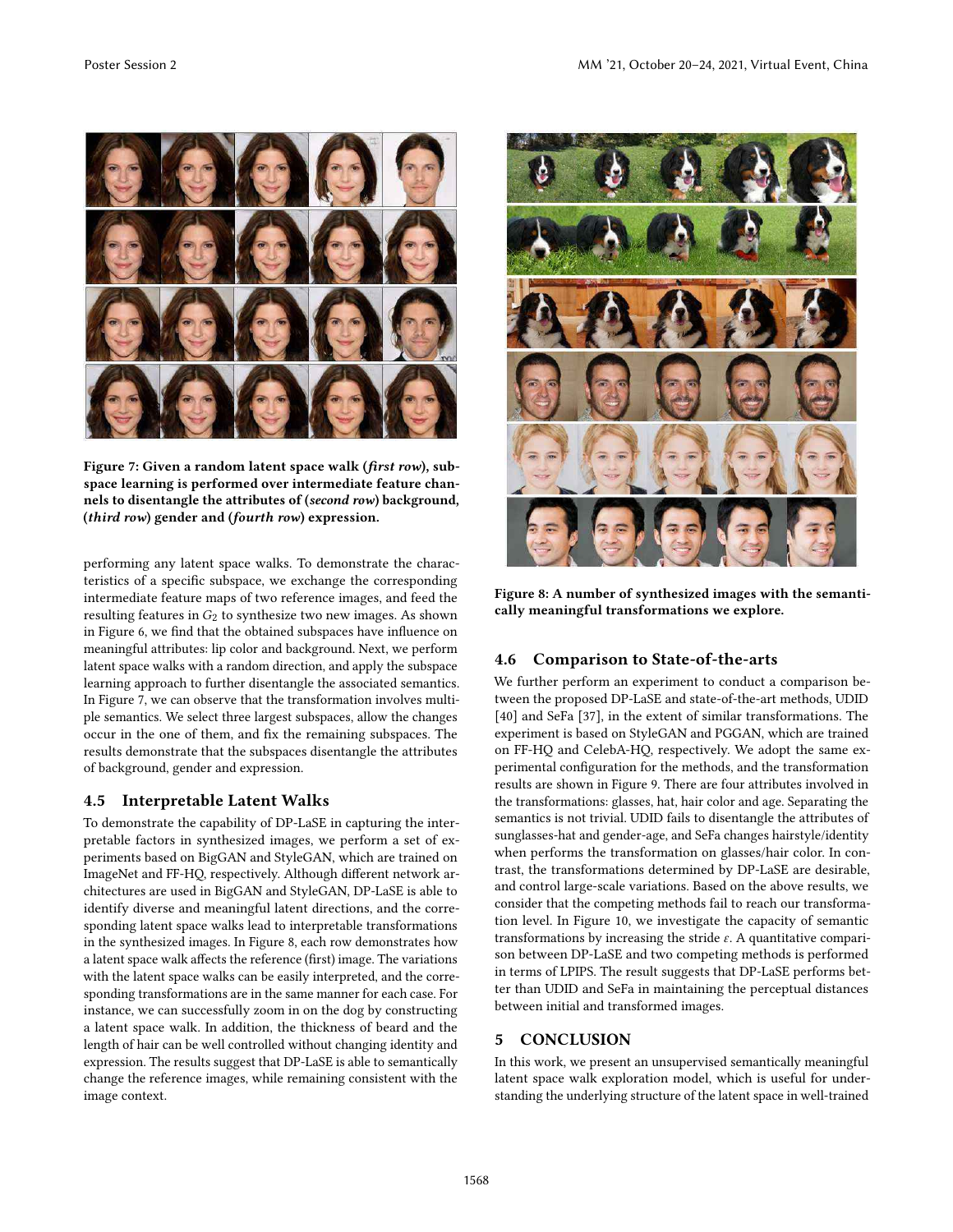

Figure 9: Visual comparison of DP-LaSE and state-of-the-art methods in semantic controllability.



Figure 10: Comparison between DP-LaSE and state-of-the-art methods in terms of the LPIPS distance between initial and transformed images.

GANs. In our model, a set of orthogonal latent directions are determined by maximizing the changes in the generator's intermediate features. To encourage the discovery of the latent space walks that lead to meaningful transformations, we incorporate a densitypreserving regularization criterion in the learning process. On the other hand, we further limit the transformation to the most relevant intermediate feature subspace. On the standard benchmarks, we find that exploitation of the discovered latent space walks would make image manipulation more straightforward. Our exploration facilitates the understanding of GANs and enriches the techniques of semantic controllability.

## ACKNOWLEDGMENTS

This work was supported in part by the National Natural Science Foundation of China (Project No. 62072188, 62072189), in part by the Research Grants Council of the Hong Kong Special Administration Region (Project No. CityU 11201220), and in part by the Natural Science Foundation of Guangdong Province (Project No. 2019A050510010, 2020A1515010484).

#### REFERENCES

- [1] Anonymous, Danbooru Community, and Gwern Branwen. 2020. A large-scale crowdsourced and tagged anime illustration dataset. https://www.gwern.net/ Danbooru2019
- Martin Arjovsky, Soumith Chintala, and Leon Bottou. 2017. Wasserstein generative adversarial networks. In *Proc. International Conference on Machine Learning*.
- [3] Jianmin Bao, Dong Chen, Fang Wen, Houqiang Li, and Gang Hua. 2017. CVAE-GAN: fine-grained image generation through asymmetric training. In *Proc. International Conference on Computer Vision*.
- [4] David Bau, Jun-Yan Zhu, Hendrik Strobelt, Bolei Zhou, Joshua B. Tenenbaum, Willian T. Freeman, and Antonio Torralba. 2019. GAN Dissection: visualizing and understanding generative adversarial networks. In *Proc. International Conference on Learning Representation*.
- [5] Andrew Brock, Jeff Donahue, and Karen Simonyan. 2018. Large scale GAN training for high fidelity natural image synthesis. In *Proc. International Conference on Learning Representation*.
- [6] Xi Chen, Yan Duan, Rein Houthooft, John Schulman, Ilya Sutskever, and Pieter Abbeel. 2016. InfoGAN: interpretable representation learning by information maximizing generative adversarial nets. In *Proc. Neural Information Processing Systems*.
- [7] Jia Deng, Alexander C. Berg, Sanjeev Satheesh, Hao Su, Aditya Khosla, and Li Fei-Fei. 2012. ImageNet Large Scale Visual Recognition Competition 2012. http://www.image-net.org/challenges/LSVRC/2012/
- [8] J. Deng, W. Dong, R. Socher, L. J. Li, K. Li, and L. Fei-Fei. 2009. ImageNet: A large-scale hierarchical image database. In *Proc. IEEE Conference on Computer Vision and Pattern Recognition*.
- [9] Zhijie Deng, Hao Zhang, Xiaodan Liang, Luona Yang, Shizhen Xu, Jun Zhu, and Eric P. Xing. 2017. Strctured generative adversarial networks. In *Proc. Neural Information Processing Systems*.
- [10] Jinhao Dong and Tong Lin. 2019. MarginGAN: adversarial training in semisupervised learning. In *Proc. Neural Information Processing Systems*.
- [11] Zhe Gan, Liqun Chen, Weiyao Wang, Yunchen Pu, Yizhe Zhang, Hao Liu, Chunyuan Li, and Lawrence Carin. 2017. Triangle generative adversarial networks. In *Proc. Neural Information Processing Systems*.
- [12] Lore Goetschalckx, Alex Andonian, Aude Oliva, and Phillip Isola. 2019. GANalyze: toward visual definitions of cognitive image properties. In *Proc. International Conf. on Computer Vision*.
- [13] Mingming Gong, Yanwu Xu, Chunyuan Li, Kun Zhang, and Kayhan Batmanghelich. 2019. Twin auxiliary classifiers GAN. In *Proc. Neural Information Processing Systems*.
- [14] Ian J. Goodfellow, Jean Pouget-Abadie, Mehdi Mirza, Bing Xu, David Warde-Farley, Sherjil Ozair, Aaron Courville, and Yoshua Bengio. 2014. Generative adversarial nets. In *Proc. Neural Information Processing Systems*.
- [15] Erik Harkonen, Aaron Hertzmann, Jaakko Lehtinen, and Sylvain Paris. 2020. GANSpace: discovering interpretable GAN controls. In *Proc. Neural Information Processing Systems*.
- [16] Martin Heusel, Hubert Ramsauer, Thomas Unterthiner, and Bernhard Nessler. 2017. GANs trained by a two time-scale update rule converge to a local Nash equilibrium. In *Proc. Neural Information Processing Systems*.
- [17] Xun Huang and Serge Belongie. 2017. Arbitrary style transfer in real-time with adaptive instance normalization. In *Proc. International Conference on Computer Vision*.
- [18] Ali Jahanian, Lucy Chai, and Phillip Isola. 2020. On the steerability of generative adversarial networks. In *Proc. International Conference on Learning Representation*.
- [19] Tero Karras, Timo Aila, Samuli Laine, and Jaakko Lehtinen. 2018. Progressive growing of GANs for improved quality, stability, and variation. In *Proc. International Conference on Learning Representation*.
- [20] Tero Karras, Samuli Laine, and Timo Aila. 2019. A style-based generator architecture for generative adversarial networks. In *Proc. IEEE Conference on Computer Vision and Pattern Recognition*.
- [21] Tero Karras, Samuli Laine, Miika Aittala, Janne Hellsten, Jaakko Lehtinen, and Timo Aila. 2020. Analyzing and improving the image quality of StyleGAN. In *Proc. IEEE Conference on Computer Vision and Pattern Recognition*.
- [22] Aditya Khosla, Akhil S. Raju, Antonio Torralba, and Aude Oliva. 2015. Understanding and predicting image memorability at a large scale. In *Proc. International Conference on Computer Vision*.